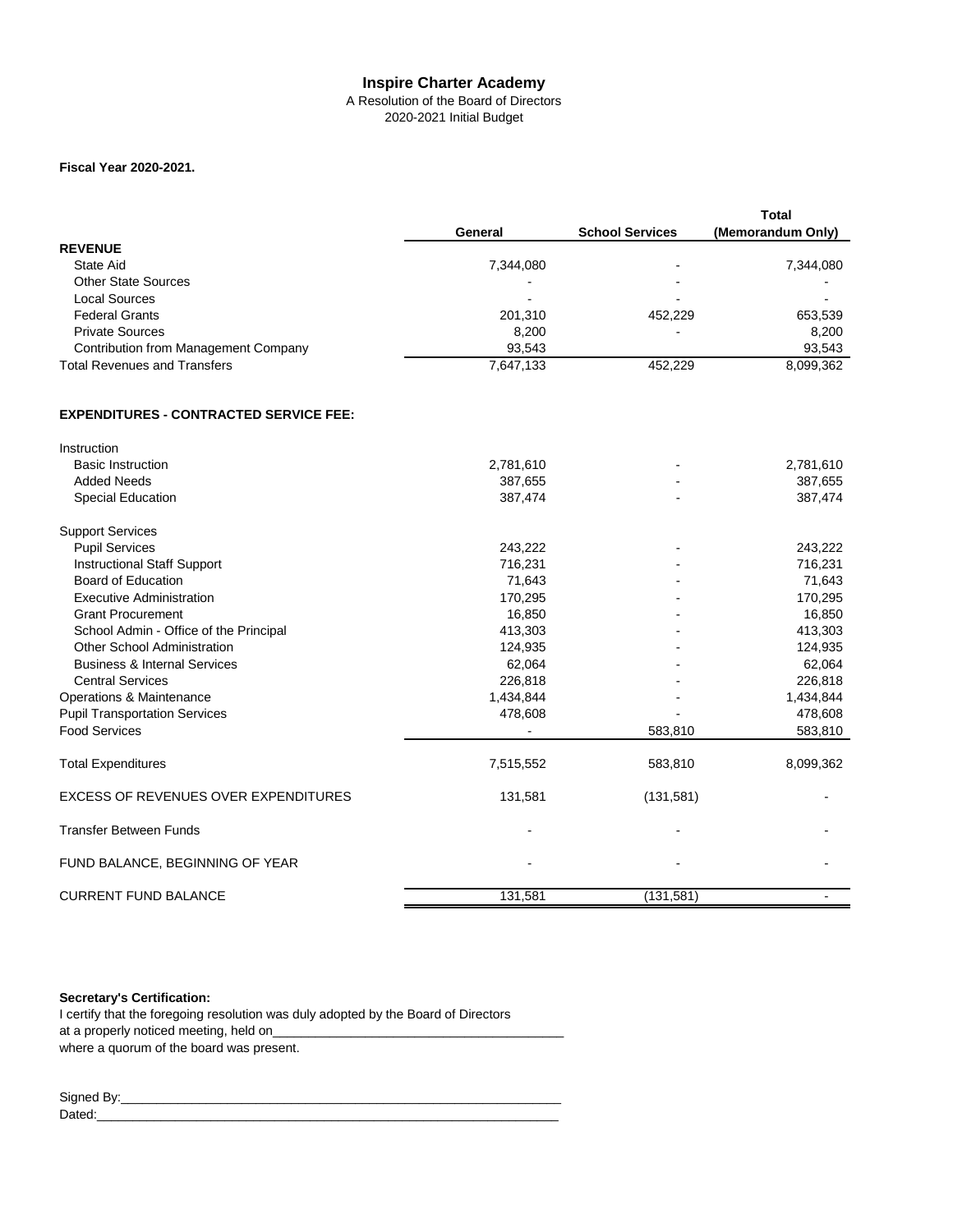# **Inspire Charter Academy**

2020-2021 Initial Budget Detail

|                                                                                              | 2020-2021<br><b>Initial Budget</b> |
|----------------------------------------------------------------------------------------------|------------------------------------|
| <b>General Fund</b>                                                                          |                                    |
| <b>REVENUE</b>                                                                               |                                    |
| State Aid                                                                                    | 7,344,080                          |
| <b>Revenue from State Sources</b>                                                            |                                    |
| Restricted-Federal 'Pass thru' Grants - Title I                                              | 201,310                            |
| <b>Revenue from Private Sources</b>                                                          | 8,200                              |
| <b>Contribution from Management Company</b><br><b>Total Revenue &amp; Other Transactions</b> | 93,543                             |
|                                                                                              | 7,647,133                          |
| <b>EXPENDITURES</b>                                                                          |                                    |
| <b>Basic Instruction</b>                                                                     |                                    |
| Salaries, Taxes, & Benefits                                                                  | 2,265,830                          |
| <b>Local Meetings</b>                                                                        | 6,795                              |
| Printing and Binding                                                                         | 26,600                             |
| <b>Teaching Supplies</b>                                                                     | 166,959                            |
| Textbooks                                                                                    | 16,567                             |
| Software & Equipment                                                                         | 1,320                              |
| <b>Equipment Lease</b><br>Dues/Memberships                                                   | 104,220<br>4,000                   |
| Field trips                                                                                  | 6,325                              |
| <b>Contracted Services</b>                                                                   | 128,994                            |
| <b>Employment Expenses</b>                                                                   | 1,500                              |
| Finger Printing & Background Checks                                                          | 2,500                              |
| <b>Board Funds</b>                                                                           | 50,000                             |
| <b>Total - Basic Instruction</b>                                                             | 2,781,610                          |
|                                                                                              |                                    |
| <b>Added Needs</b>                                                                           |                                    |
| Salaries, Taxes, & Benefits<br><b>Teaching Supplies</b>                                      | 306,241<br>81,414                  |
| <b>Total - Added Needs</b>                                                                   | 387,655                            |
|                                                                                              |                                    |
| <b>Special Education</b>                                                                     |                                    |
| Salaries, Taxes, & Benefits                                                                  | 383,138                            |
| <b>Local Meetings</b>                                                                        | 375                                |
| <b>Workshops and Conferences</b>                                                             | 1,211                              |
| <b>Teaching Supplies</b>                                                                     | 2,500                              |
| Software & Equipment<br><b>Total - Special Education</b>                                     | 250<br>387,474                     |
|                                                                                              |                                    |
| <b>Pupil Services</b>                                                                        |                                    |
| <b>Occupational Therapist Services</b>                                                       | 11,070                             |
| Speech Pathology                                                                             | 154,950                            |
| Social Work Services                                                                         | 77,202                             |
| <b>Total - Pupil Services</b>                                                                | 243,222                            |
| <b>Instructional Staff Support</b>                                                           |                                    |
| Salaries, Taxes, & Benefits                                                                  | 450,511                            |
| <b>Workshops and Conferences</b>                                                             | 8,633                              |
| Improvement of Instruction                                                                   | 110,426                            |
| Professional Development                                                                     | 42,642                             |
| Library Books                                                                                | 4,000                              |
| Library                                                                                      | 935                                |
| Technology                                                                                   | 70,005                             |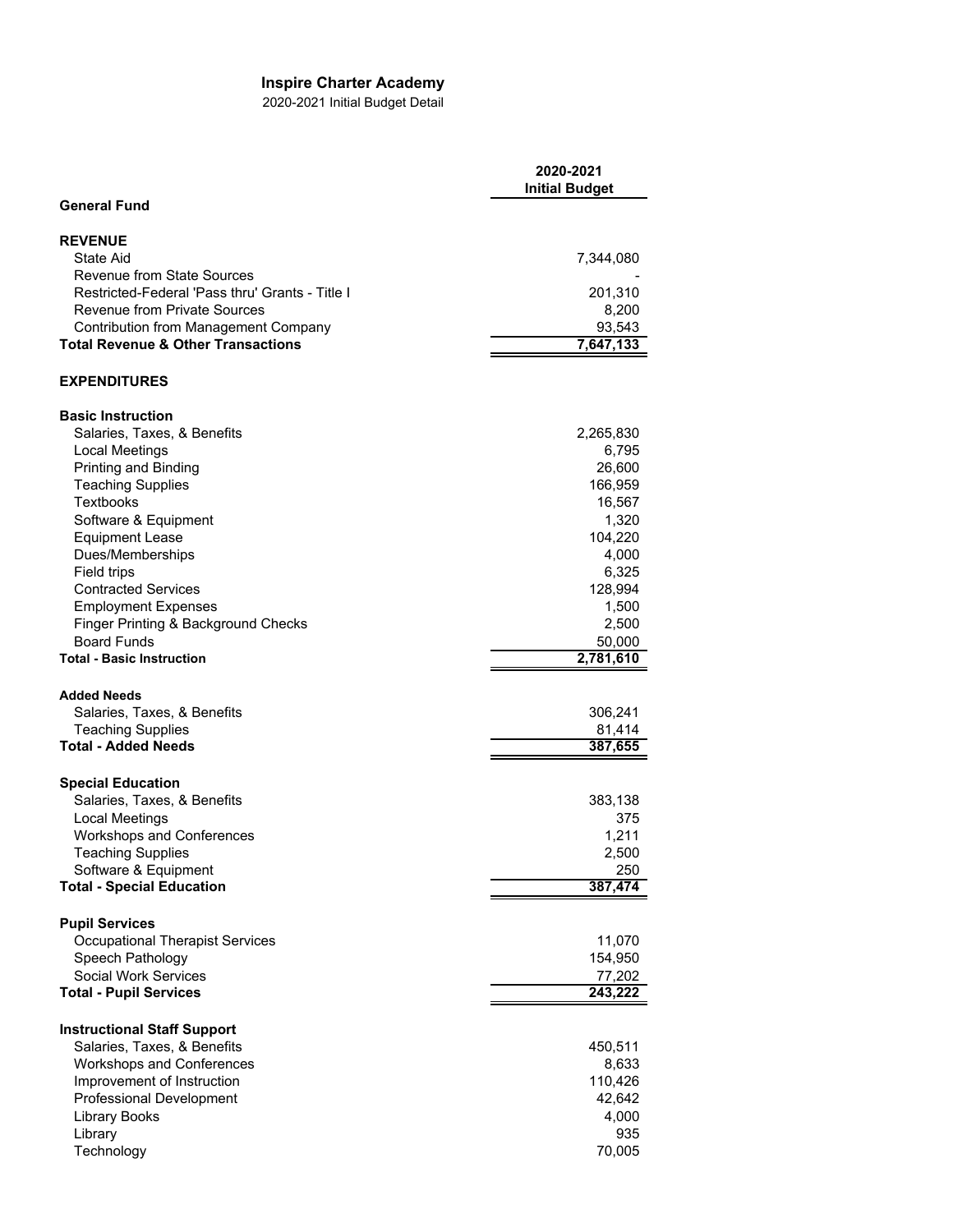| <b>Special Education</b><br><b>Total - Instructional Staff Support</b>              | 29,079<br>716,231         |
|-------------------------------------------------------------------------------------|---------------------------|
| <b>Board of Education</b><br><b>Board of Education Administration</b><br>Legal Fees | 31,162<br>7,500           |
| Audit<br>Travel & Expense Staff                                                     | 17,534<br>500             |
| Insurance<br><b>Contracted Services</b><br><b>Total - Board of Education</b>        | 13,047<br>1,900<br>71,643 |
|                                                                                     |                           |
| <b>Executive Administration</b><br>Executive Administration                         | 23,413                    |
| Oversight Fee<br><b>Total - Executive Administration</b>                            | 146,882<br>170,295        |
| <b>Grant Procurement</b><br><b>Grant Procurement</b>                                |                           |
| Total - Grant Procurement                                                           | 16,850<br>16,850          |
|                                                                                     |                           |
| <b>Office of the Principal</b>                                                      |                           |
| Salaries, Taxes, & Benefits                                                         | 266,976                   |
| <b>Local Meetings</b>                                                               | 10,780                    |
| Workshops and Conferences<br>Mailing                                                | 5,426<br>5,040            |
| Printing & Binding                                                                  | 1,875                     |
| <b>Office Supplies</b>                                                              | 5,600                     |
| Dues/Memberships                                                                    | 3,500                     |
| Advertising                                                                         | 84,867                    |
| <b>Contracted Services</b>                                                          | 28,614                    |
| <b>Bank Charges</b><br><b>Total - Office of the Principal</b>                       | 625<br>413,303            |
|                                                                                     |                           |
| <b>Other School Administration</b>                                                  |                           |
| Admissions & Other Administrative Support                                           | 91,795                    |
| Salaries, Taxes, & Benefits                                                         | 28,076                    |
| <b>Local Meetings</b>                                                               | 375                       |
| Workshops and Conferences                                                           | 389                       |
| Mailing                                                                             | 1,800                     |
| Printing & Binding<br><b>Total - Other School Administration</b>                    | 2,500<br>124,935          |
|                                                                                     |                           |
| <b>Business &amp; Internal Services</b><br><b>Fiscal Services</b>                   | 59,642                    |
| Internal Distribution Services                                                      | 2,422                     |
| <b>Total - Business &amp; Internal Services</b>                                     | 62,064                    |
| <b>Operations &amp; Maintenance</b>                                                 |                           |
| <b>Internal Building Services</b>                                                   | 11,991                    |
| Telephone                                                                           | 2,661                     |
| Heat                                                                                | 451                       |
| Electric                                                                            | 45,125                    |
| Sewer                                                                               | 10,025                    |
| Waste & Trash Disposal<br><b>Building Maintenance &amp; Repair</b>                  | 8,300<br>224,637          |
| Equipment Maintenance & Repair                                                      | 5,750                     |
| Lease of Building                                                                   | 904,733                   |
| Lease of Equipment                                                                  | 12,955                    |
| <b>Equipment Purchases</b>                                                          | 11,950                    |
| Liability Insurance                                                                 | 1,141                     |
| <b>Property Taxes</b>                                                               | 104,282                   |
| Property Insurance                                                                  | 18,530                    |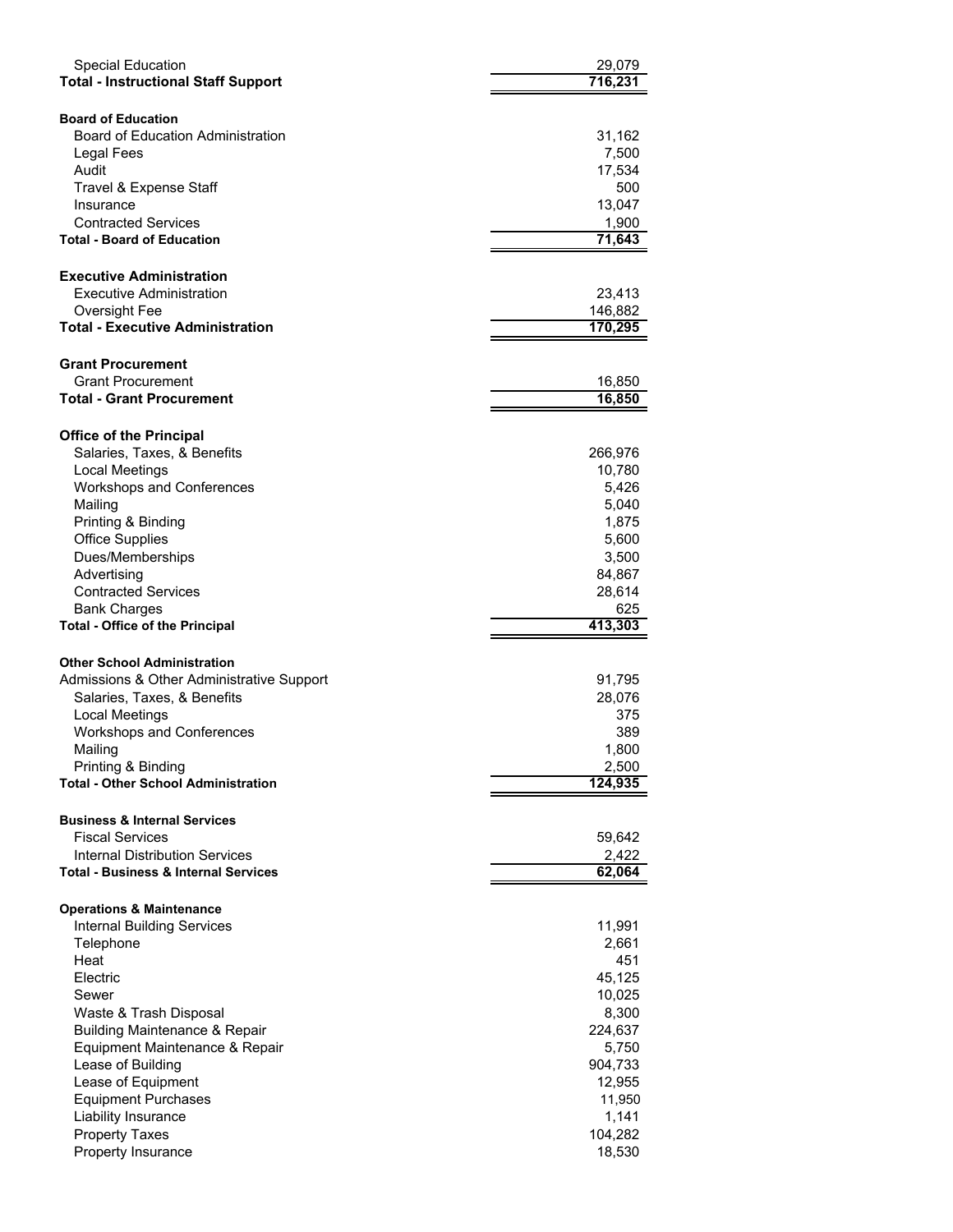| Safety & Security<br><b>Total - Operations &amp; Maintenance</b> | 72,313<br>1,434,844 |
|------------------------------------------------------------------|---------------------|
| <b>Pupil Transportation Services</b>                             |                     |
| Salaries, Taxes, & Benefits                                      | 62,526              |
| <b>Contracted Transportation</b>                                 | 416,082             |
| <b>Total - Pupil Transportation Services</b>                     | 478,608             |
| <b>Central Services</b>                                          |                     |
| <b>Information Services</b>                                      | 27,810              |
| <b>Staff/Personnel Services</b>                                  | 98,659              |
| <b>Data Processing Services</b>                                  | 71,046              |
| <b>Other Central Services</b>                                    | 29,303              |
| <b>Total - Central Services</b>                                  | 226,818             |
|                                                                  |                     |
| <b>Pupil Activities</b>                                          |                     |
| Salaries, Taxes, & Benefits<br><b>Contracted Services</b>        |                     |
| <b>Supplies</b>                                                  |                     |
| <b>Total - Pupil Activities</b>                                  |                     |
|                                                                  |                     |
| Outgoing Transfer to School Service Fund                         |                     |
| Total Expenditures & Other Transactions                          | 7,515,552           |
|                                                                  |                     |
| <b>Revenues and Other Financing Sources Over</b>                 |                     |
| (Under) Expenditures and Other Uses                              | 131,581             |
| Beginning Fund Balance (7/1)                                     |                     |
|                                                                  |                     |
| <b>Ending Fund Balance</b>                                       | 131.581             |